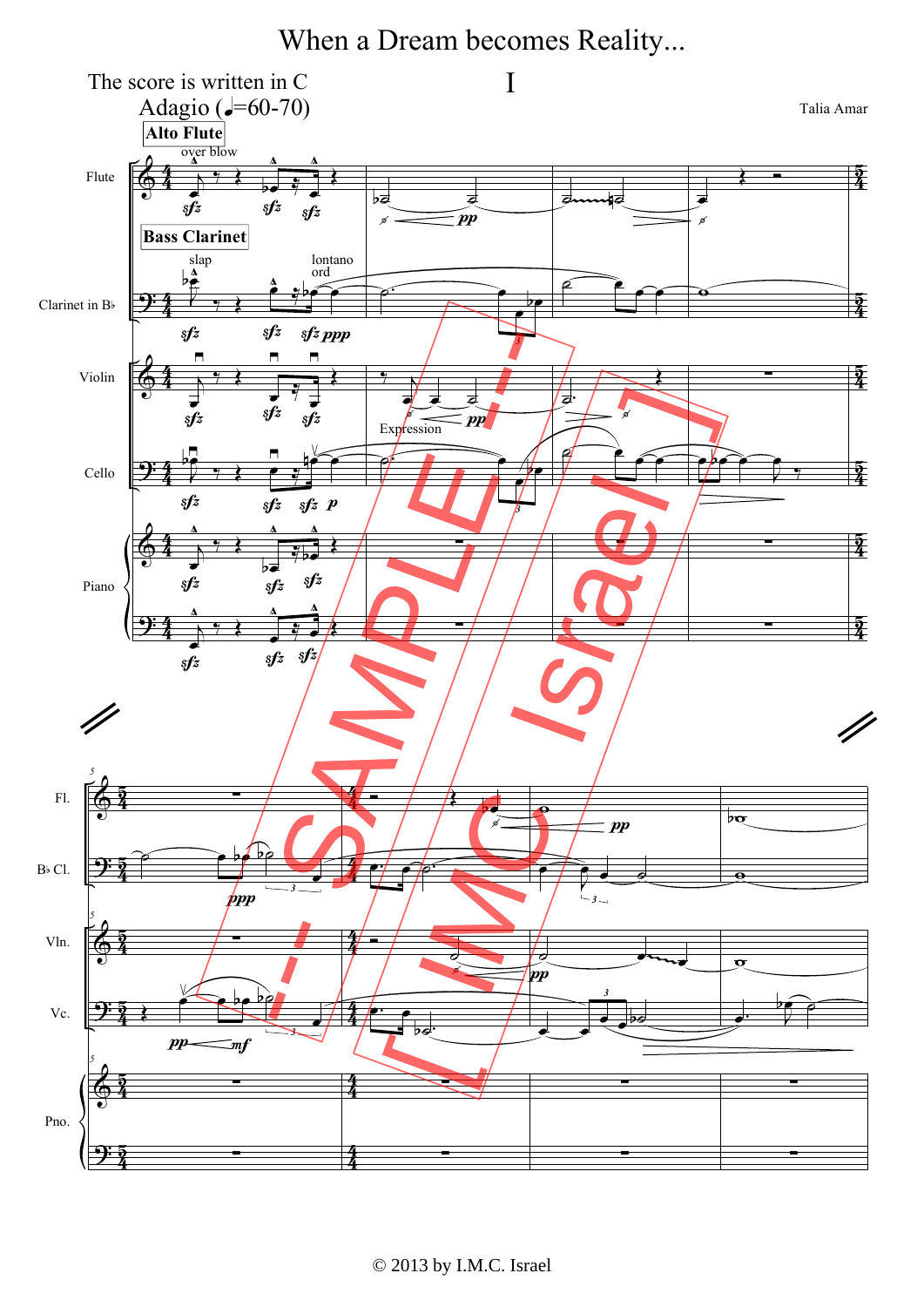

4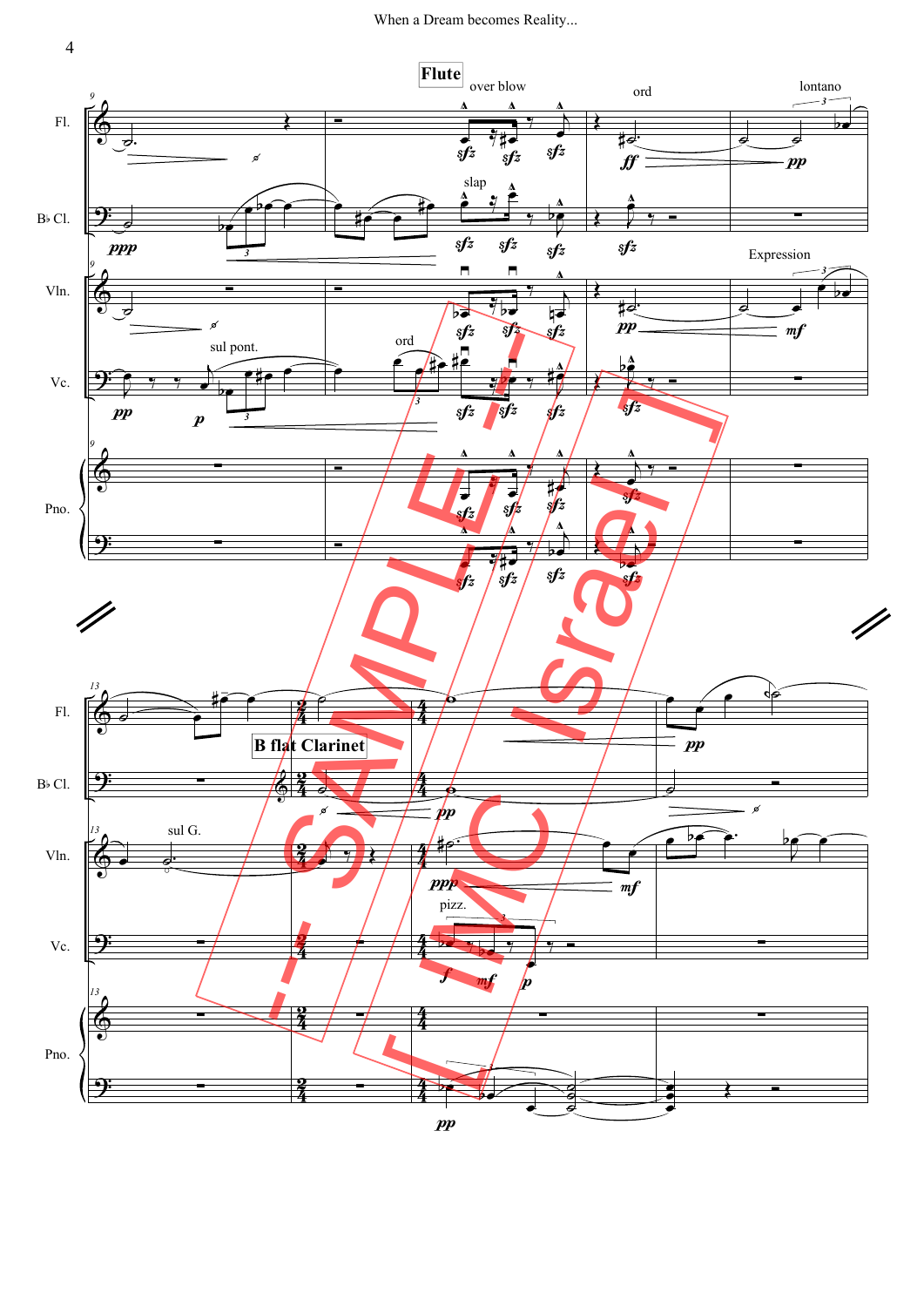



© 2013 by I.M.C. Israel